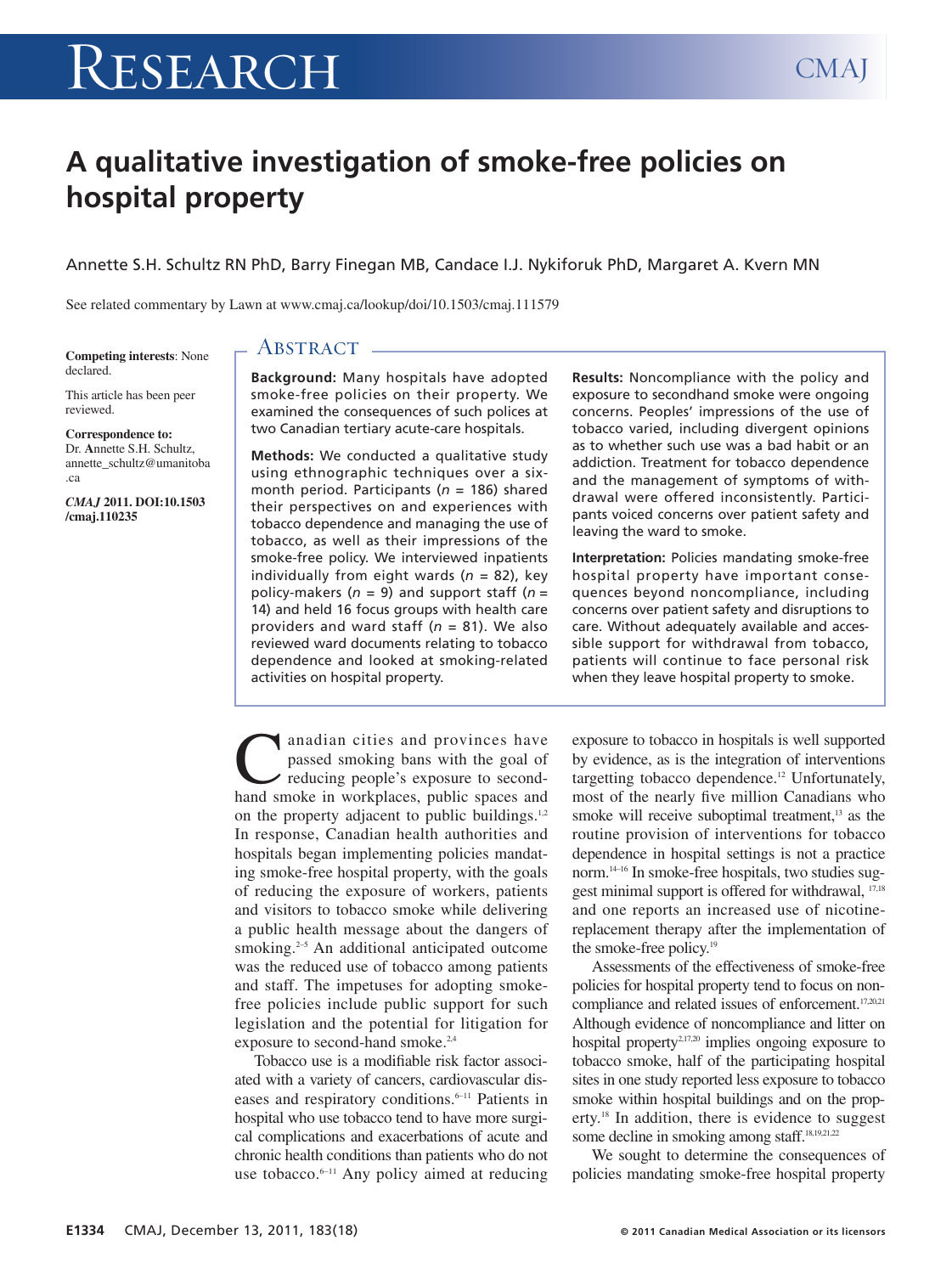in two Canadian acute-care hospitals by eliciting lived experiences of the people faced with enacting the policies: patients and health care providers. In addition, we elicited stories from hospital support staff and administrators regarding the policies.

#### **Methods**

Our qualitative study used ethnographic techniques, 23,24 including interviews, focus groups, observations and document review, to explore the culture of tobacco use and management in two Canadian tertiary acute-care hospitals: the University of Alberta Hospital, Edmonton, Alberta, and the Winnipeg Health Sciences Centre, Winnipeg, Manitoba. These large teaching hospitals are located in provinces with similar weather conditions. At each site, three years before our study began, a policy for smoke-free property had been implemented under the direction of local health authorities and in response to city bylaws mandating smoke-free public places. In Winnipeg, the health authority implemented its policy a few months before the adoption of the city's bylaw; in Edmonton, the policy was implemented a few months after adoption of the local bylaw. The study was approved by the University of Manitoba Nursing and Education Research Ethics Board, the Health Science Centre Department of Research and the University of Alberta Health Ethics Research Board.

Sampling was designed to enhance the diversity of perspectives heard from each study site while achieving comparable diversity between sites. <sup>23</sup> Convenience and stratified quota strategies were aimed at recruiting participants from among both patients and health care providers. 23,24 Purposive and stratified quota strategies were used to recruit participants from among other key informants, policy-makers and hospital support staff. 23,24

At each site, four wards were selected to ensure diversity among patients in terms of age and diagnosis. These wards provide care to adult inpatients with a variety of acute or chronic health conditions. For each ward, we interviewed at least 10 patients (including people who did and who did not smoke), held two focus groups with health care providers and collected copies of tobacco-related resource materials, blank patient-care forms and the hospital's tobacco control policy and procedures.

Posters and pamphlets describing the study were widely distributed after an initial visit to each ward. Other posters advertising the focus groups extended an invitation to attend one of two meetings, and all health professionals working on the ward were eligible to participate. Posters and pamphlets for patients were available on the wards. Eligibility criteria for patients were the ability to speak and understand English and to provide informed consent.

Purposive sampling was used to recruit participants from two groups of key informants: policy-makers and hospital support staff (housekeepers, security guards, groundskeepers). All of the key informants who were invited to participate agreed to be interviewed with the exception of two policy-makers (due to unavailability).

Research assistants observed the hospital property (6 h/site) to document compliance with the policy and identify locations displaying tobacco-related signs.

We used a semistructured approach for our interviews and focus groups. Guiding questions were developed using the results of a previous tobacco-related study in hospital settings, <sup>25</sup> the literature and consultations with stakeholders. Research assistants recruited patients and conducted interviews (10–30 min) that focused on the respondants' use of tobacco and treatment for tobacco dependence while in hospital, and solicited their impressions of the policy. The principal investigator and research assistants led the discussions with the focus groups (60– 90 min). Participants discussed their perceptions of the policy and the management of tobacco use among patients. Interviews with key informants (30–90 min) were completed by a research assistant at the site. Interviews explored the development and implementation of the policy, and ongoing concerns. Focus group discussions and interviews were audiorecorded with the informed consent of participants. All participants completed a brief demographic questionnaire.

Data were collected over six months that included a cold Canadian winter (December 2008 to May 2009). Ward data were collected in two cycles lasting three months each, during which research assistants focused on two of the four wards. Focus groups were held early in each cycle to secure a presence on the ward and ensure support for the study. Interviews with key informants and observations of the property were completed over six months.

#### **Statistical analysis**

Audiorecordings were transcribed verbatim, and the transcripts were stored and managed electronically, as were the documents collected from the study wards and the notes on field observations. Data were analysed using a nonlinear process to generate themes inductively. 23,24,26 The study team reviewed a sample of transcripts to generate "memos" (reflective thoughts, questions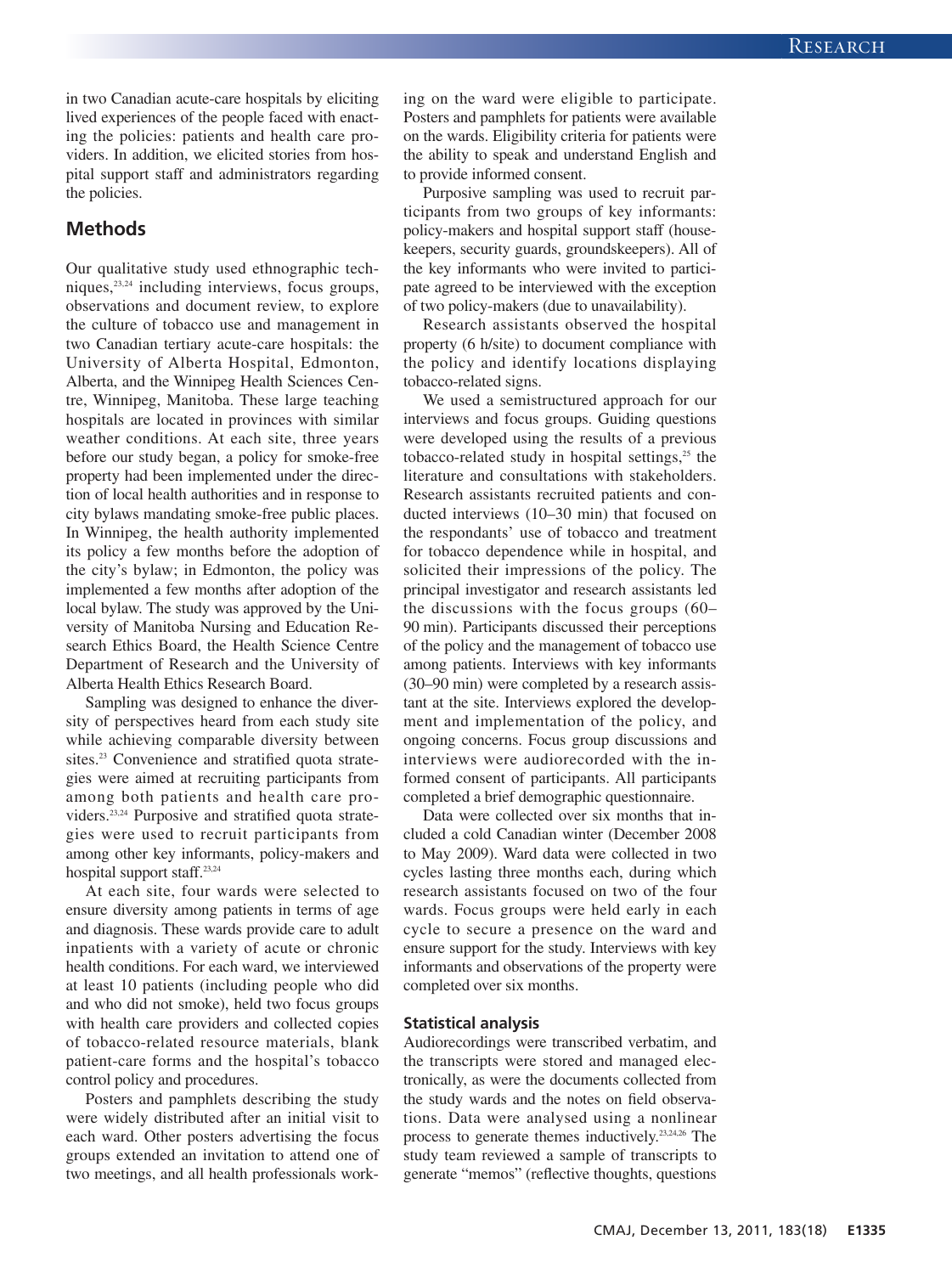and perceptions in response to the data). The principal investigator and project manager assessed the memos to inform the initial coding of themes. The project manager coded the remaining transcripts according to the initial themes. Regular meetings with the principal investigator during this coding resulted in minor changes to themes and subthemes. After initial coding was complete, the final themes and subthemes were reviewed by the study team, which resulted in minor revisions to coding. A second research assistant randomly sampled one-third of the transcripts for a blind recoding using the final coding scheme. Agreement was greater than 85% when recoded transcripts were compared with the originals. Throughout the memo and coding phases of analysis, data from each participant were kept separate to support the generation of perspectives from each standpoint (patients, health care providers and other key informants). Data from the demographic questionnaires underwent descriptive statistical analysis to report central tendency measures and frequencies of responses to items.

#### **Results**

Characteristics of the 186 participants in the study are shown in Table 1. We focus on a portrayal of the hospital context and discussion that draws primarily on the experiences of patients  $(n = 82)$  and health care providers (16 focus groups;  $n = 81$ ). Relevant insights from other key informants  $(n = 23)$  supplement the discussion. Although the purpose of this study was not to investigate systemic differences between sites, some notable differences are highlighted.

#### **Hospital context**

Policies stated that smoking was banned inside all buildings, at all entrances and on all hospital property, including parking lots and the spaces adjacent to air uptake vents. At one site, where the property's edge was near building entrances, the policy stipulated no smoking within 5 m of an entrance.

At both sites, the policy outlined support for smoking cessation for patients and staff; if specific support was mentioned, it was nicotinereplacement therapy. Programs to help staff with smoking cessation were available at each site, but research assistants were unable to access these services despite repeated attempts during the study.

Wards providing palliative, hospice or psychiatric care or care for chemical-dependence were exempt from the smoke-free policies. At one hospital, patients of the emergency department were allowed to smoke outside under supervision.

Compliance and enforcement measures were

| Table 1: Characteristics of the 186 participants in the study                                   |                      |                                  |                                            |                          |                           |
|-------------------------------------------------------------------------------------------------|----------------------|----------------------------------|--------------------------------------------|--------------------------|---------------------------|
|                                                                                                 |                      | Focus groups                     |                                            | Key informants           |                           |
| Characteristic                                                                                  | Patients<br>$n = 82$ | Registered<br>nurses<br>$n = 54$ | Other health care<br>providers<br>$n = 27$ | Policy-makers<br>$n = 9$ | Support staff<br>$n = 14$ |
| Sex, no. (%)                                                                                    |                      |                                  |                                            |                          |                           |
| Female                                                                                          | 33 (40.2)            | 44 (81.5)                        | 22 (81.5)                                  | 7(78.8)                  | 5(35.7)                   |
| Male                                                                                            | 49 (59.8)            | 19 (18.5)                        | 5(18.5)                                    | 2(22.2)                  | 9(64.3)                   |
| Age, mean, yr (range)                                                                           | 54.7 (23-86)         | 39.2 (23-65)                     | 34.8 (22-54)                               | $50.6(44-63)$            | $50.0(36-64)$             |
| Smoking status, no. (%)                                                                         |                      |                                  |                                            |                          |                           |
| Current smoker                                                                                  | 23(27.5)             | 8(14.8)                          | $n = 26$<br>5(18.5)                        | 1(11.1)                  | $\mathbf{1}$<br>(7.1)     |
| Former smoker                                                                                   | 43 (52.5)            | 8(14.8)                          | $n = 26$<br>6(22.2)                        | 5(55.6)                  | 5(35.7)                   |
| Nonsmoker                                                                                       | 16(20.0)             | 38 (70.4)                        | $n = 26$<br>15 (55.6)                      | 3(33.3)                  | 8(57.1)                   |
| Current or former<br>smoker who was<br>offered assistance with<br>smoking cessation,<br>no. (%) | $n = 36$<br>10(27.8) | $n = 8$<br>3(37.5)               | $n = 5$<br>(0.0)<br>0                      | $n = 1$<br>0(0.0)        | $n = 1$<br>1(100.0)       |
| Current or former<br>smoker who wanted<br>assistance with smoking<br>cessation, no. (%)         | $n = 36$<br>20(55.6) | $n = 8$<br>2(25.0)               | $n = 5$<br>4(80.0)                         | $n = 1$<br>0(0.0)        | $n = 1$<br>0(0.0)         |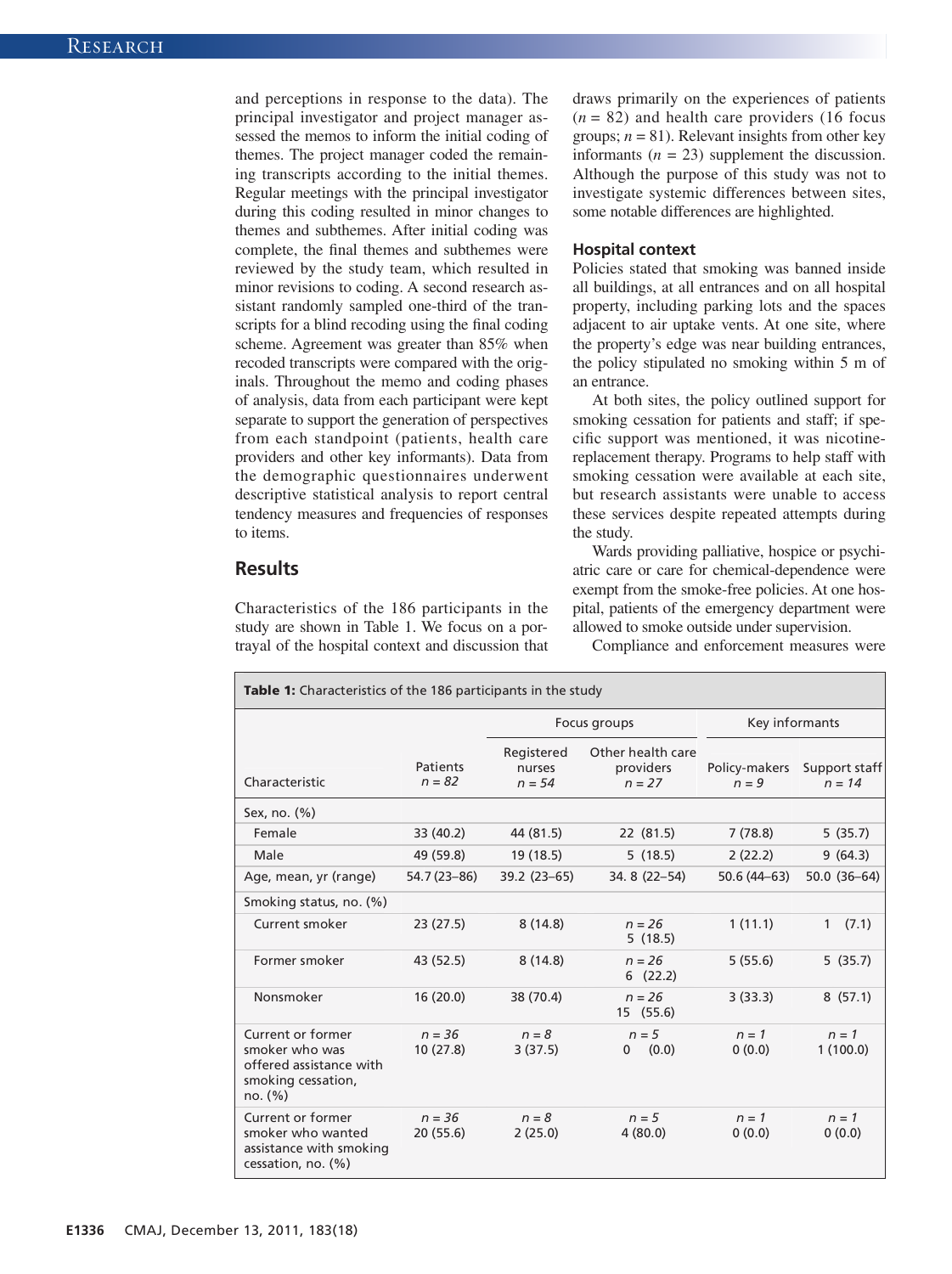addressed in the policy document from one site, where it was the responsibility of all staff to approach noncompliant tobacco users, explain the policy and suggest that transgressors move off the property. People who showed repeated noncompliance were to be reported to the hospital administration. At the other site, the policy document provided no details on enforcement.

We collected and reviewed nonconfidential documents regarding patient care from the eight study wards (Table 2). Copies of the smoke-free property policy could be found in ward binders, and access to nicotine-replacement therapy was available on all wards. There was minimal evidence of the availability of tobacco-related education materials or referral options (in-hospital or community) for health care providers, and no pamphlets or posters on the policy were available to patients or visitors. Although the availability of educational materials with tobaccorelated content for patients varied across wards, the key ideas addressed by such materials were medications for smoking cessation, where to go for assistance, advice and the health risks associated with smoking.

We found ample observational evidence that people continue to smoke on hospital property (Box 1). Hospital groundskeepers commented on increased litter on the property and a subsequent increased workload, a consequence of the lack of ashtrays and people discarding their cigarette butts on the ground. Signs, though present, were seen as ineffective — people were seen smoking directly under, or in proximity to, signs stipulating a smoke-free area. People smoking on hospital property were typically seen near entrances or in locations that allowed them to hide while smoking. People smoking at entrances tended to be patients with mobility limitations (e.g., in wheelchairs or connected to equipment) and, possibly, their visitors. Staff who had reportedly been seen smoking on hospital property included security guards, ambulance drivers, nurses and doctors. Enforcement efforts by security guards were reported to be minimal, and narratives commonly reflected the difficulties of strict enforcement.

#### **Experiences of patients and health care providers**

The perspectives of our participants reflect their divergent views on tobacco use and the users of tobacco (Boxes 2 and 3). The reasons cited for smoking included for relief from stress or anxiety and for social benefit (e.g., to reduce loneliness or boredom). The comments from participants supported their divergent responses and showed the tension between thinking of tobacco

| <b>Table 2:</b> Resources supporting health care services and their availability on the eight wards studied |                                                                                                                                                                                                                                    |  |  |  |
|-------------------------------------------------------------------------------------------------------------|------------------------------------------------------------------------------------------------------------------------------------------------------------------------------------------------------------------------------------|--|--|--|
| Resource                                                                                                    | Wards on which resource was available<br>$n = 8$                                                                                                                                                                                   |  |  |  |
| Ward policy on managing<br>tobacco use                                                                      | Three wards had unwritten policies concerning unsafe tobacco use<br>(cigarettes and lighters were confiscated and kept locked in a central<br>location, and patient was required to request one cigarette at a time)               |  |  |  |
| Education material for nurses                                                                               | Three wards had a binder available for health care providers to<br>address smoking cessation with patients                                                                                                                         |  |  |  |
| Nicotine replacement<br>medications                                                                         | Eight wards (in hospital formulary and available with a physician's<br>order; nicotine patch and gum products)                                                                                                                     |  |  |  |
| Community resources                                                                                         | Two wards displayed information about the local smoker's help line;<br>one ward displayed a poster for a local tobacco-cessation program                                                                                           |  |  |  |
| Nurses' referral options                                                                                    | Two wards referred patients to social workers for tobacco<br>dependence; no wards provided referrals to smokers' helplines                                                                                                         |  |  |  |
| Materials about the hospital's<br>smoke-free policy                                                         | Two wards displayed posters                                                                                                                                                                                                        |  |  |  |
| <b>Educational materials for</b><br>patients                                                                | Seven wards provided educational materials for patients (the most<br>common messages conveyed were advice to quit and health risks<br>associated with smoking; one resource mentioned preventing<br>exposure to second hand smoke) |  |  |  |
| <b>Admission forms</b>                                                                                      | Eight wards included questions assessing current tobacco use<br>(number of years and cigarettes/d; if patient had stopped smoking,<br>the date on which they stopped was recorded)                                                 |  |  |  |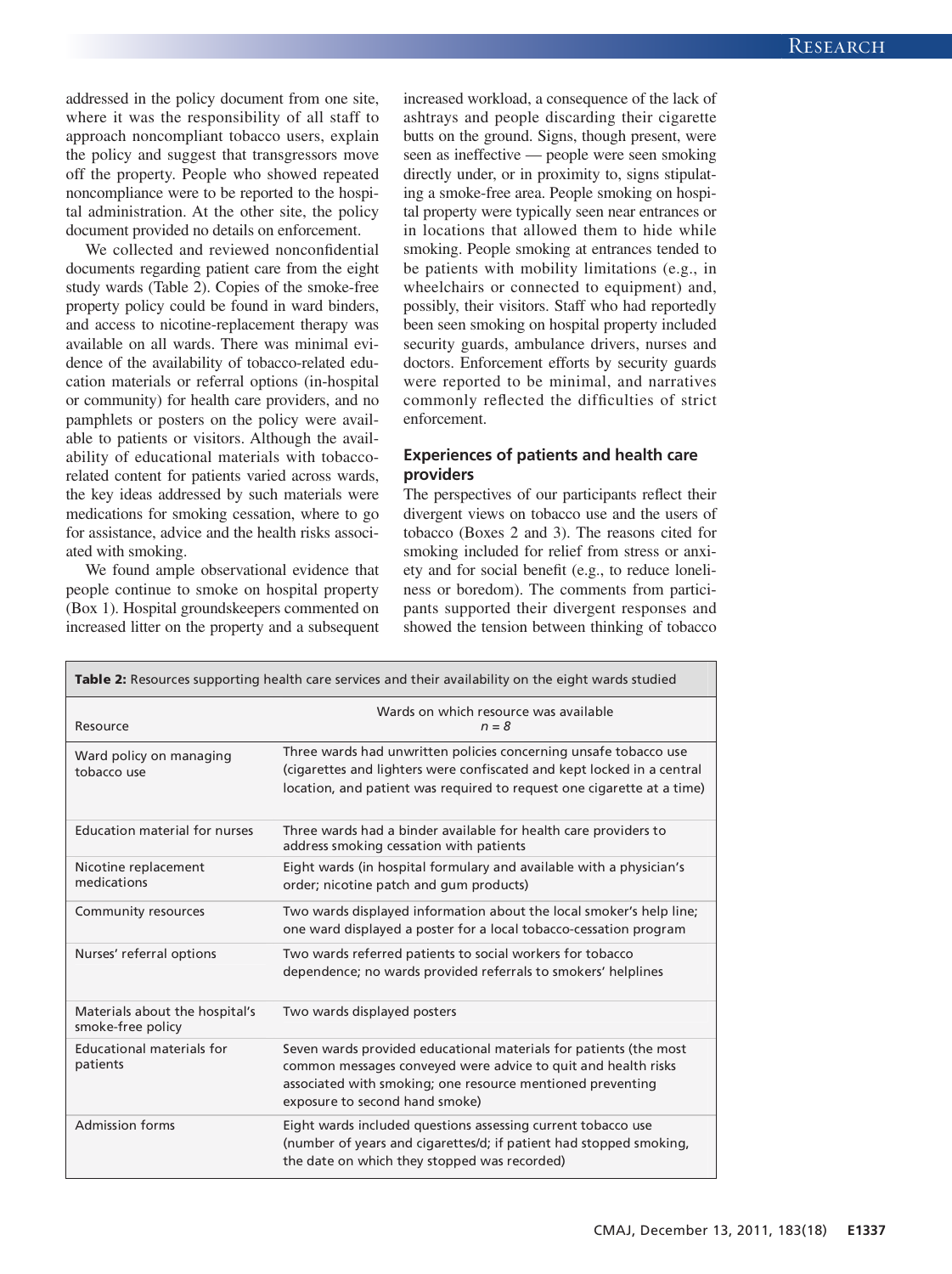#### **Box 1: Key informants' reflections on compliance and enforcement**

- WK03-FS: Some days it's easy to pick up … at least 5 to 10 pounds of butts.
- EK05-NS: They get up to the front entrance and then drop it on the floor because there is no place to put it [cigarette butt] … they walk into the building and it's stuck to their feet and track it in[side].
- EK02-NS: Our issue is how do we get people away from the doors and entrances and off our property is still a challenge; that's not yet accepted. If you're outside, there's a general feeling that I should be able to smoke. Doesn't matter if I'm on someone's property or not.
- EK02-NS: They'll be sitting on a bench that says no smoking right beside it, and they're smoking.
- WK11-FS: Some security guards will enforce it, some won't; some will walk right by.
- WK07-S: Main entrances we decided that's what we would worry about. Anything else, you know, unless it's a major attraction … we're going to let it slide.
- EK05-NS: A lot of them are patients with IVs attached, and you tell them there is no smoking on hospital property. Well, then you sometimes see them pushing this IV pole all the way down the sidewalk in the snow.
- EK05-NS: We get a lot of verbal abuse and a lot of stuff to pick up … garbage all the time.
- WK05-FS: You [security guard] can't very well tell someone, "You can't," and then be caught in a corner yourself.
- WK02-NS: Everyone has responsibility to challenge anyone who is smoking. And I believe the policy says that too or word to that affect. The practical part of that is that it's intimidating to go up to people you know a nurse or somebody — to go up to smoke big guy to say "I'm sorry sir; you can't smoke here", and the guy says "What are you going to do about it?" which is often the reply. I have no problem doing that and I usually get compliance; I usually will get people walking away. But I'm 6 feet tall, and I've got a tie on, and that helps.

Notes: Quotes are verbatim from individual interviews, so the smoking status of the participant is known.  $V =$  intravenous,  $S =$  current smoker,  $FS =$  former smoker,  $NS =$  nonsmoker.

#### **Box 2: Patient perspectives on tobacco use and people who use tobacco**

- EP10-FS: It's an affliction, it's a disease, and they should be able to treat it someway other than send them outside to have a smoke in 30-below weather.
- EP19-FS: Guess that's all I'm trying to do is trying to break that damn habit.
- EP34-NS: They're addicted smoking; it's hard to quit and people tend to justify.
- WP25-S: I was in constant pain, agonizing pain, but I still managed to go for smokes.
- WP33-S: It is an addictive substance for more people, and those that need it will literally go off in the middle of the night in freezing weather to get it.
- WP17-FS: It is an addictive bad habit, and it is not something that people can go [snap of fingers] off and on.
- EP38-NS: It's legal, so I guess it's their right to have a place to smoke.
- WP23-S: Still believe people should have the right to choose … I don't think anybody has the right to superimpose their beliefs on other people.
- EP11-FS: People in hospital gowns outside the hospital sitting on a bench smoking — outrageous. If you're trying to avail yourself of publicly financed services the least you can do is not parade the insanity of smoking outside the hospital door.

Note: Quotes are verbatim from individual interviews, so smoking status of the participant is known. Patients self-identified as "former smokers" if they did not currently smoke as of the date of the interview. S = current smoker; FS = former smoker; NS = nonsmoker.

use as an addiction or as a bad habit: addictions need to be treated, whereas although a bad habit is hard to break, it is inappropriate to ask someone to change their behaviour. A third position expressed was the argument that people have the right to smoke, which no one can take away. Although some people reported not feeling stigmatized by staff or fellow patients for their smoking, others mentioned feeling judged for continuing to smoke. Compassion and sympathy toward people who smoke was frequently (but not unanimously) expressed among health care providers and patients who do not smoke.

Health care providers also mentioned that patients who smoke could be angry and demand-

#### **Box 3: Perspectives of health care providers on tobacco use and people who use tobacco**

- EFG01: Smoking is not part of a healthy lifestyle, so we need to get that across to people.
- EFG04: I recognize that it's a dependence and not something they're just really choosing to do, but as a nurse, you see that's not helping them; it's actually making some of their issues worse … it's hard to watch and hard to figure out what our place is in that situation.
- WFG01: I have zero understanding on the drive to make a person get out there, have that cigarette, when they're obviously having pain.
- EFG07: We need to address these people, because it is a stressful time to give up your bad habit.
- WFG01: When somebody wants to do something, they'll do it. And all the experts in the world and all the information in the world … is not going to do anything until you decide that's what I want to do for me.
- WFG07: It's only nicotine; they say most of its psychological.
- EFG07: I don't like to make them feel like they have to quit because it is their choice. I think as long as society, as a whole, says [they] can make that choice, they should be allowed to choose. What I think we need is a designated area with separate ventilation.
- EFG06: You have these people who have the right to go and do what they want, and I don't see management or the hospital saying "No, you can't leave this unit," because you can't imprison them.
- EFG06: It's a very big ethical moral issue for us that we are constantly battling … you just can't take somebody's rights away.
- WFG05: When they get back after their smoke, they're just in so much pain, yelling. And I'm like, well you made it all the way downstairs.

Note: Quotes are verbatim from focus group discussions; the smoking status of each participant is unknown.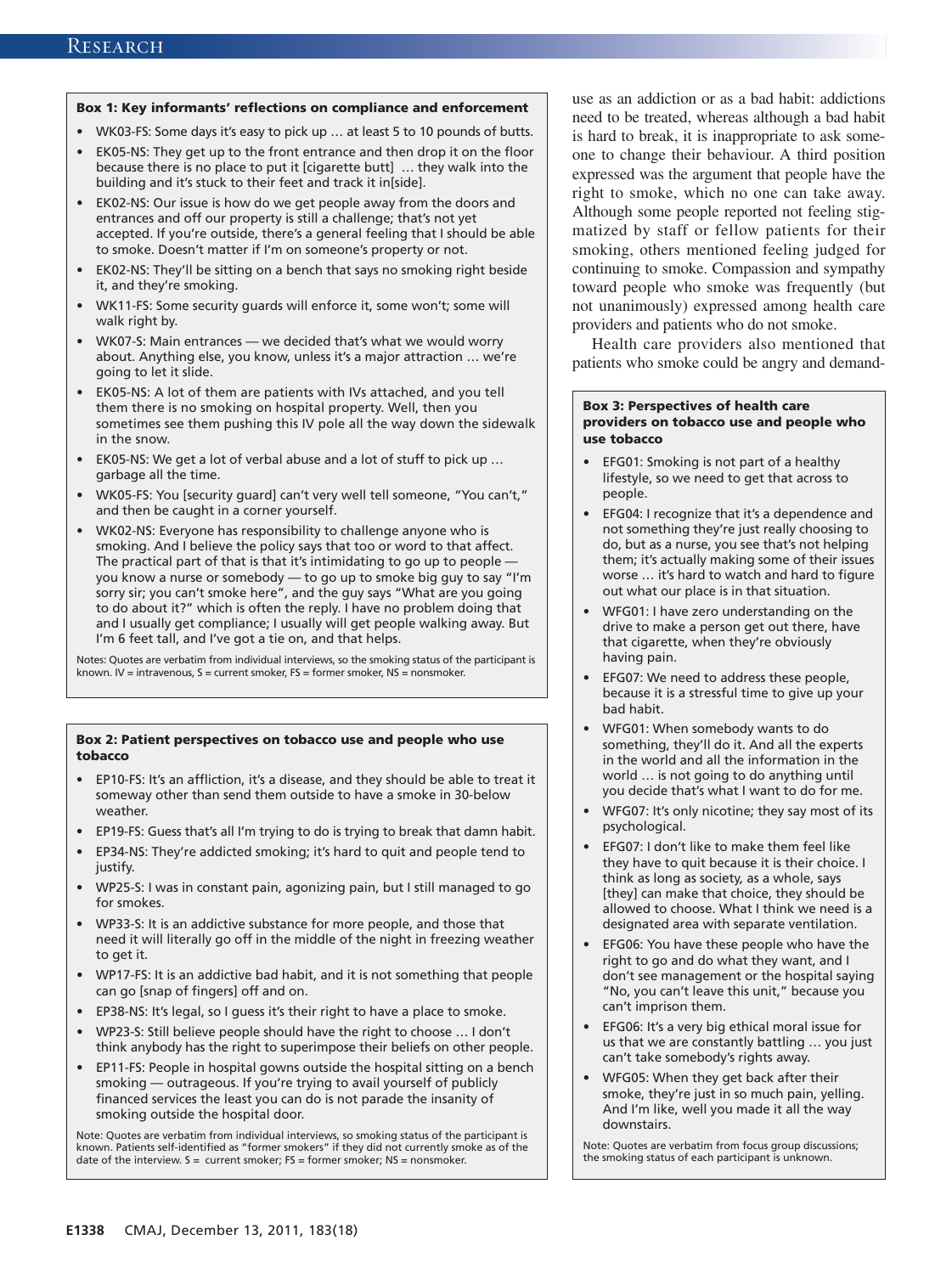ing, frequently asking for assistance to leave the ward to smoke (Box 4). At times, these requests, particularly from patients with mobility limitations, resulted in nurses looking for someone to assist the patients outside or having to accompany the patients themselves. Alternately, health care providers were concerned with patients simply leaving the ward. Such a situation could result in staff not knowing where a patient was. This could lead to a search off the ward or cause a disruption in health care because the patient is not available.

#### **Box 4: Perspectives on the behaviours of patients who smoke**

Health care providers\*

- WFG08: Including the two that ring, ring, ring, and ask to be taken outside constantly
- EFG03: Smoking … you're holding their life, like that's part of their life smoke so, they think you're controlling my life … they get mad at the nurses.
- EFG04: I don't know if annoying is the right word, but it's hard to follow-up on their care when you can't see what they are doing.
- EFG05: There is that whole piece of keeping peace on the ward, really, because these patients can get really agitated and they get really upset and then get really demanding.
- EFG04: They come back on their own. But it's hours later and who knows what's happened.
- EFG06: I've worked in other units in the hospital where some of the patients, in order to, because they're not as mobile, you're sometimes stuck trying to find someone to take them downstairs.
- EFG06: It finally came to the point where if you had a nurse that had some time, you'd just go down. And you're really torn about that. I should not be enabling this, but again, what do you do?

#### Patient†

• EP35-S: I just told her I wanted to go, and she said she didn't think it was a good idea, but I went anyway, and got sick, and got told, "I told you so."

Note: S = current smoker.

\*Quotes are verbatim from focus group discussions; the smoking status of each participant is unknown. †Quotes are verbatim from individual interviews, so the smoking status the participant is known.

#### **Box 5: Patient experiences of tobacco-related conversations**

- WP38-S: I know there are some people who are trying to quit, but if all the nurses ask is if you smoke, they don't ask you if you are trying to quit or that kind of question. So if they could ask that, then they would know that you want that and you could get help.
- EP40-S: [Nurse suggested] that I should quit, it would be better for me.
- EP29-FS: [The staff] were worried about me going outside because of the smoke.

Researcher: They were worried that you were going to start again? EP29-FS: Yeah.

Researcher: How did they address that you?

EP29-FS: They just told me not to go outside where the smoking area was …

- WP17-FS: They just say you shouldn't smoke, and it is not very good, and that is why you are here.
- EP-S: Well, there is help; if I went to any one of the nurses they could probably get a patch.
- EP35-S: The nurse said, "Let me give you a patch." I didn't take her up on the offer.
- Researcher: You've been taking the nicotine gum since you've been here?
- EP04-FS: : Yes. Researcher: Were you offered that from your doctor?
- EP04-FS: : No, I suggested I wanted it.
- Researcher: So they offered you the patch?
	- WP40-S: I kind of asked for it.

Researcher: As far as you remember, nobody at the hospital offered you a patch or any other kind of NRT. WP40-S: No. I got my mom to get me nicorette gum, but when they found out … they told me no. I had to get it approved.

- EP11-FS: Since I can in the hospital, I haven't given smoking any attention at all. It's irrelevant to me.
- WP06-S: I know how inconvenient it is. So, in a way, it's how badly you want the inconvenience, and I don't want it badly enough.

Note: Quotes are verbatim from individual interviews, so smoking status of the participant is known. Patients self-identified as "former smokers" if they did not currently smoke as of the date of the interview. S = current smoker; FS = former smoker; NRT = nicotine-replacement therapy, NS = nonsmoker.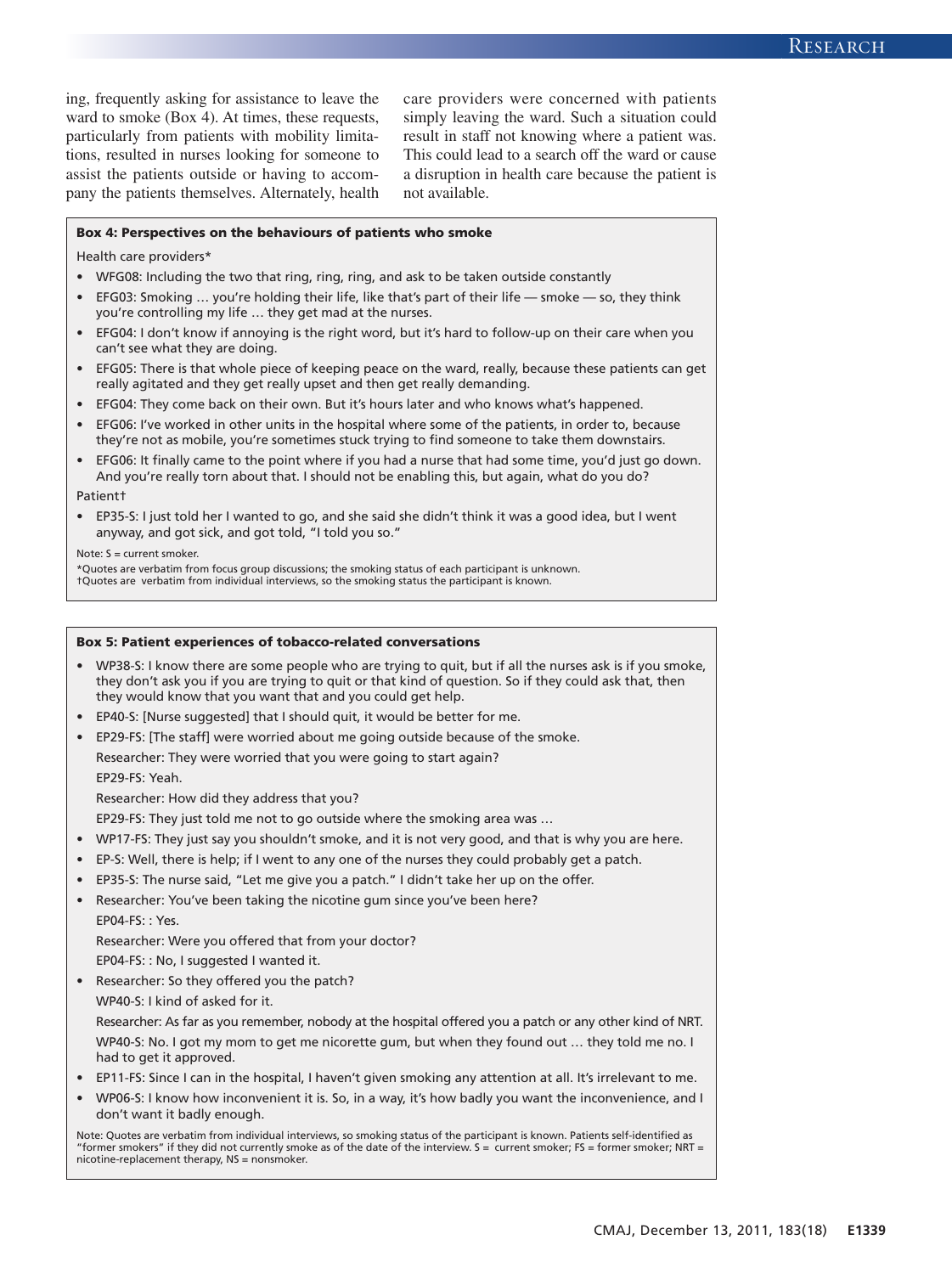#### Treatment for tobacco dependence

Most participants acknowledged that patients were asked during admission if they smoked. Health care providers noted the information was recorded on admission forms but was rarely transferred to other patient-care forms. Efforts beyond this initial step in treating tobacco dependence, such as assessing smoking history and readiness to quit or providing assistance, were minimal. Box 5 gives examples of patients' stories regarding treatment for tobacco dependence, suggesting varied experiences. Patients knew about the ban on smoking and were told to not smoke on the ward. Beyond this, some patients received the suggestion that they stop smoking. Nicotine replacement therapy was not consistently offered, and some patients faced barriers to obtain it. Although some patients abstained from

#### **Box 6: Health care providers' descriptions of their inability to address tobacco dependence**

- WFG04: You have to deal with it, and sometimes you want to help them, but you're stumped.
- WFG05: We advise against it, but you know, they are going to do it. What do you do?
- EFG07: Sometimes I feel guilty not addressing it with the patient.
- EFG02: They say no, not interested in any of that stuff. They just go, "I'm going for a walk, going down for coffee."
- WFG07: They don't know how to order it properly either ... do you get them the 25mg, the 14 mg, the 7 mg? Should they be on the nicotine patch?
- Researcher: Do you have an understanding of how these medications work? EFG-03: Minimal.

Note: Quotes are verbatim from focus group discussions; the smoking status of each participant is unknown.

#### **Box 7: Patients' concerns for their safety**

- WP18-S: If there are two or three of us together they are not going to bother us, but if there are other people here, I will go outside with them. If I am going outside for a smoke at night, I will go with them.
- WP31-S: I got locked out there … I was in a wheelchair, and I went outside, but I didn't see the sign on the door that was up at eye level, but in a wheel chair, I didn't see it.
- EP39S: Why should we freeze and get pneumonia … or have to stand out here in the rain to have a cigarette? We have much more health risks with that kind of thing then we do from smoking.
- WP18-S: My chair has limitations. I got no grip on my tires, so if I go any further where it is not cleaned ... I get stuck.
- WP40-S: Well, it is a little bit difficult for the people in wheelchairs; and I don't know, but if I was walking, then I would have no problem going off the property.
- WP28-FS: Well, I'm sure the safety issue, going out when it's minus 30 below and probably not dressed well and sick, or you wouldn't be here, and it's not the best part of town to be outside smoking in the middle of winter, dark and that. So, there's a bit. I think there's a real safety issue going off the property to smoke.

Note: Quotes are verbatim from individual interviews, so smoking status of the participant is known. Patients self-identified as "former smokers" if they did not currently smoke as of the date of the interview. S = current smoker; FS = former smoker; NS = nonsmoker.

smoking during their stay in hospital, few described receiving assistance to support abstinence or to develop a strategy for cessation as part of planning for their discharge from hospital. One exception was patients who attended a preadmission clinic. Such clinics included developing a treatment plan for the patient's tobacco dependence during the upcoming stay in hospital.

Discussions with the health care providers suggest that they feel a sense of powerlessness in their ability to stop someone from smoking (Box 6). Although advice on smoking cessation was frequently given, assistance to manage withdrawal was inconsistently provided. Some health care providers admitted to having limited knowledge about how nicotine-replacement therapy alleviated cravings. Many health care providers reported no or limited awareness of the referral options that existed within the community or the hospital.

#### Safety issues

Patients voiced concerns about going off property to smoke and about feeling unsafe going outside alone to smoke (Box 7). Having to go outside to smoke often required the patients to wait for visitors or leave to smoke with other patients.

Both sites have a number of entrances, many of which are not open 24 hours a day; one patient relayed having been locked outside on a winter's evening. Patients spoke about the mobility difficulties they face in cold weather, snow and ice, each of which could underlie their decision to smoke near entrances.

Finally, a few patients worried about getting suddenly sick while smoking outside.

Health care providers noted that patients who smoke tend to have a strong desire to leave the ward and expressed concern for patients being off the ward and unsupervised (Box 8). They lamented the responsibility and liability issues that would result from an untoward event befalling a patient while off the ward or not on hospital property. Some wards at both sites implemented a sign-out form that stipulated the patient was leaving the ward against medical advice, but this approach was applied inconsistently. When patients were not mobile independently, staff were frustrated by ongoing demands for assistance and the need to develop plans for supporting the patients leaving to smoke. They admitted that some patients tried to smoke in their beds, which raised additional safety concerns (e.g., fires, smoking near oxygen sources). When patients disobeyed policy and smoked on the ward, their cigarettes might be confiscated and kept at the nurses' station. Patients could then request one cigarette at a time if they wished to leave to smoke in an appropriate location.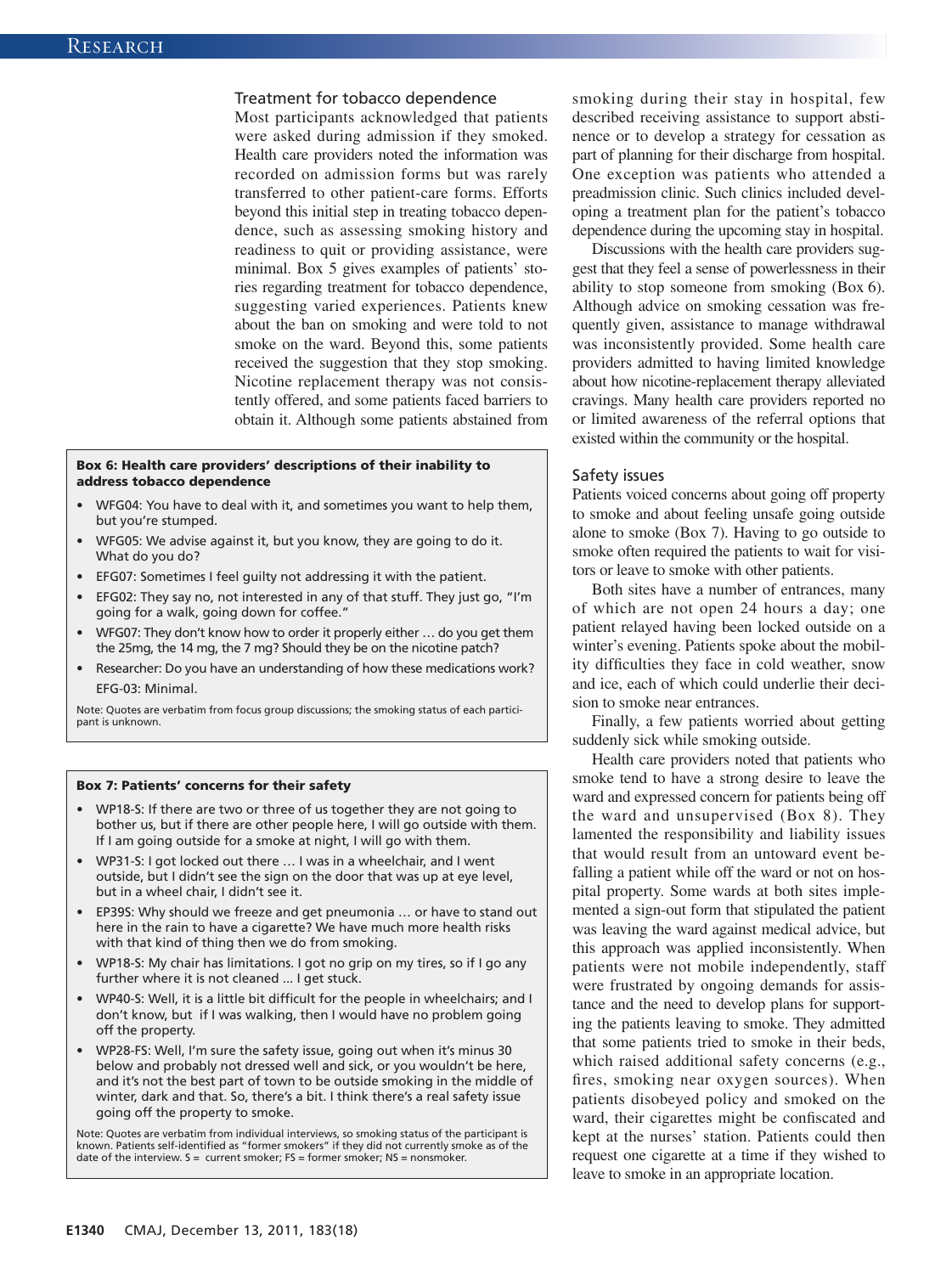Certain safety issues were specific to going outside to smoke. In conditions of extreme cold, intravenous lines could freeze and electronic pumps could malfunction, both of which would result in a disruption to treatment. At times, patients were inadequately dressed for extreme cold, thus putting them at risk for frostbite. Although patients in isolation (such as patients with tuberculosis) wore a mask while outside, their discarded cigarette butts, particularly if collected and used by another smoker, could become a vector for the spread of disease. Again,

#### **Box 8: Health care providers' reflections on patient safety**

- EFG04: They go out, and they say they are going out for a smoke, and you don't know what they are doing.
- EFG06: And I mean as nurses, we feel responsible. So, where is that line, you know? Where they can have the freedom to go, yes, because they want to, but like ... we are still responsible for their care ... we need to do your vitals, we just came back or whatever it. We have to do our work.
- EFG01: We tell them they are not supposed to leave the ward. They're supposed to be monitored, but then they still go, and they sign the form saying they're refusing physician advice to not smoke.
- WFG06: If you let them [go off the ward], you've allowed it. I think you do have a bit of responsibility for that for sure.
- WFG02: Your patients are going off hospital property, and, like, say something happens and they haven't signed any forms or anything. And then what?
- EFG06: For the safety of everybody, we confiscate cigarettes, matches or the lighters.
- EFG02: The odd time they will smoke in the bathrooms, which is a fire hazard
- Researcher: What happens if they do? EFG02: Confiscate the lighters usually.
- EFG07: They have direct IV access with a pump full of morphine … they are going now off site to smoke. In the cold weather, their IVs get frozen, and so that would be affecting the drug [administration].
- WFG02: Patients are going out and it's 35 below out there … having like pajama top on and a blanket, and nothing on their feet … I don't think that's right.
- WFG08: We have TB patients that go outside and take their masks off and smoke.

Note: Quotes are verbatim from focus group discussions; the smoking status of each participant is unknown.

#### **Box 9: Impressions of policies mandating smoke-free property**

Health care providers\*

- EFG04: I like the policy, I just find myself really sensitive to smoke … but I don't think it's, in my opinion, like not super effective, because there is no follow-up to it.
- EFG07: The biggest flaw I saw … there is no smoking anywhere, but there are still people who choose to smoke who cannot get off property.
- WFG02: Well, this gentleman the other day was smoking between the two [entrance] doors! Security walked right by and ignored it.
- WFG06: A lot of people parked underground all night, so there's this big cloud of smoke down there.
- EFG06: It's a good idea, but are we really following through with it and doing what we should to make the policy actually work? No.

Patients†

- EP04-FS: Well, they're trying to send a message … whether it's been effective or not I don't know.
- WP37-NS: Well, how do they police it? How do they police the ground right outside the door? It is probably an impossible task.

#### Key informants†

- WK05-FS: I could probably walk around the complex right now and talk to about a half dozen people … that are not smoking in the right spot.
- EK03-NS: There are still just as many people and patients that smoke, and so I don't think we're supporting them enough, well enough.
- EK01-FS: It's pretty easy to do that, it's after the fact … like, if you're going to develop the policy, you need some way to enforce it, and that's more the question — not the policy itself.
- WK02-NS: Probably not even quite where we want to be yet, but I think it is growing with time in changing the cultural norm.

Note: S = smoker; FS = former smoker; NS = never smoker.

\*Quotes are verbatim from focus group discussions; the smoking status of each participant is unknown. †Quotes are verbatim from individual interviews, so smoking status of the participant is known.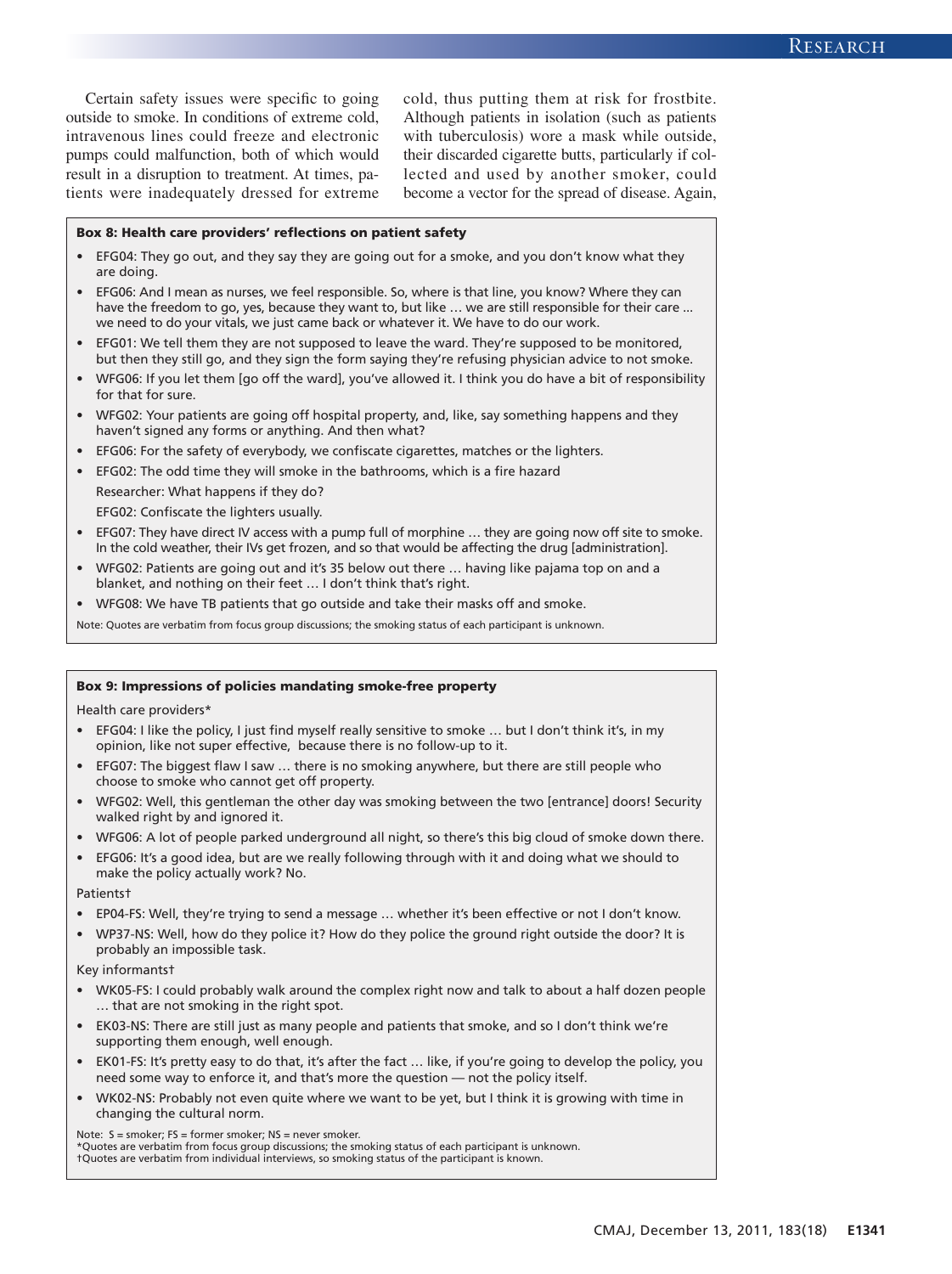staff talked about patients with mobility limitations (e.g., those in a wheelchair or with an intravenous pole) being vulnerable to poor sidewalk conditions (e.g., snow, ice-covered, cracked pavement) or unsafe neighbourhoods.

Perspectives on the policy and suggestions for improvement

Impressions were mixed as to the effectiveness of the policies (Box 9). Although hospital staff

#### **Box 10: Suggestions on how to improve or change existing policies Enforcement**

#### Health care providers\*

- EFG06: Need to hire a security guard to go out there and police it.
- EFG06: So, there has to be consequences to it, or else it won't work. Patients†
- EP24-S: The main thing that I can see … is to actually enforce fines.
- WP36-FS: It should be stopped. And whether they have to get a little tougher, that is fine with me right now.

#### **Designated areas**

#### Health care providers

- EFG02: It would be a lot better for patient care, and maybe the patients wouldn't have to sneak out all the time. Because I think a lot of them get shunned for being a smoker …I know where you are going … it's safe.
- WFG01: Let them have a space where they can smoke so, you know, that other people who are nonsmokers won't have to go near and more people are happy.

#### Patients

- EP18-S: You can make all the space in the world for nonsmokers, where's the smokers' place?
- EP01-FS: Even though it's wrong by most standards … I would like to see someplace restored for them.
- WP23-S: In fact, if they are really worried about secondhand smoke, perhaps building like a solarium room or something for the patients would make more sense to me.

#### **Treatment**

Health care providers

- EFG06: There might as well be resources ... they need to let us know what is out there.
- WFG05: I think that they should have support for patients in the hospital.

#### Patients

- WP38-S: They should have more stuff around the hospital like pamphlets and maybe even like a specific booth where there is someone you can talk to about smoking. You know, if someone is having a hard time, they are sick and they really want to smoke, but they want to quit at the same time — there would be a certain somebody down there in the lobby or something that they can talk to that is available.
- WP38-S: When they do training for nurses, they should also make that something important they should learn about too and be educated on smoking because it does have to do with people's health ... A lot of people die over smoking and second hand smoke, and they should have something … that educates them about smoking, so they can help patients who are admitted to asking those kinds of questions about smoking.

Note: S = smoker; FS = former smoker; NS = never smoker.

\*Quotes are verbatim from focus group discussions; the smoking status of each participant is unknown.

†Quotes are verbatim from individual interviews, so smoking status of the participant is known.

and patients were supportive of the policy, they voiced concerns over safety and the lack of enforcement of the policy. In addition, there was mention of the possibility of exposure to secondhand smoke at site entrances.

Suggestions for improvement included stronger enforcement, the creation of a designated smoking area, better abstinence support and more education for nurses to treat withdrawal (Box 10). Options for treatment were very rarely discussed.

#### **Interpretation**

We report the lived experiences of the people directly affected by these policies. At the two hospitals studied, the introduction of a policy mandating smoke-free property has not achieved the intended goals of reduced exposure to second-hand smoke or communicating a clear message about the harms of smoking. Although some patients abstained from smoking while in hospital, many received minimal or no support in doing so. Patients who continued to smoke faced a variety of safety concerns.

Health care providers reported that addressing tobacco use was a constant part of daily practise. Unfortunately, the delivery of effective treatment for withdrawal was rare. Instead, the focus was on managing the behaviour of the patient.

Investigations of hospital policies that ban smoking tend to report some level of noncompliance as the norm. 16,17,20,21,27 In the United Kingdom, where health institutions were to implement smoke-free policies by 2007, <sup>4</sup> this goal has nearly been achieved; however, patient noncompliance and staff reluctance to enforce the policy continue. 17,20 Participants suggested establishing enclosed designated smoking areas to diminish exposure to tobacco smoke and circumvent concerns for the safety of patients. Such a strategy may be compassionate, but it violates legislation and sends mixed messages concerning the use of tobacco and health.

A further suggestion from participants was stronger enforcement of the policies and consequences for noncompliance. Although punishment may be a logical reaction to a breach of policy, addressing an addictive behaviour in that way is not particularly humane, effective or medically appropriate. Furthermore, punishment would likely heighten the divisiveness between people who smoke and those who do not, as well as exacerbate ongoing staff-patient confrontations.<sup>25</sup>

A few participants spoke about improving the management of withdrawal symptoms and treatment for tobacco dependence, echoing suggestions from previous reports. 3,17 The severity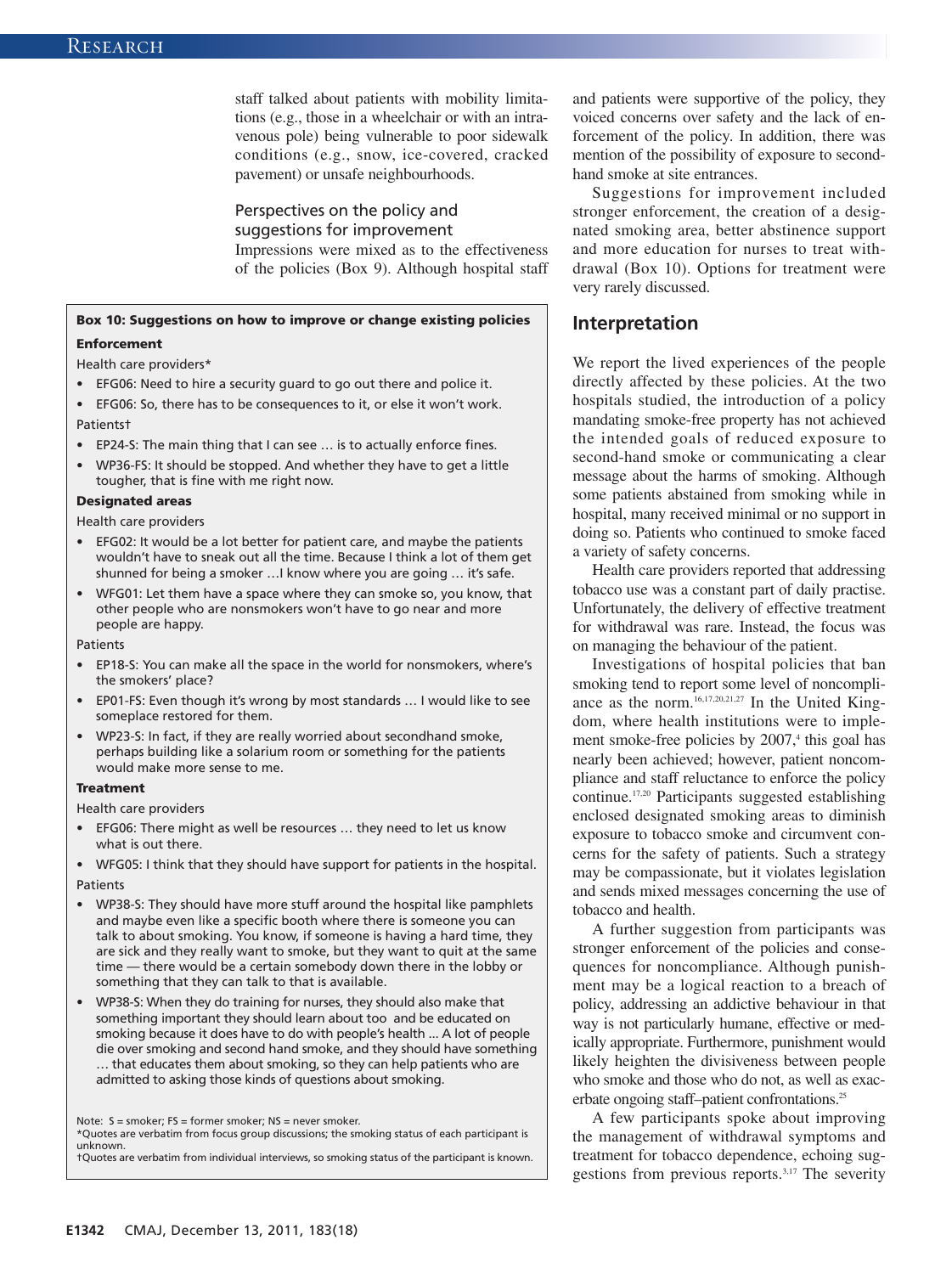of withdrawal symptoms has been associated with patients' likelihood to comply with smoking bans among patients in hospital. <sup>28</sup> Effectively treating withdrawal symptoms could influence decisions to abstain from smoking while in hospital, thereby influencing compliance with policy.

Our findings suggest that the use of tobacco continues to be framed as a habit or personal choice rather than as an addiction. 16,20,25 Like other researchers, we have found that when tobacco use is framed as a habit, health care providers are perplexed as to why people continue to smoke when faced with health concerns and restrictions, and consider such people to not be taking responsibility for their health. <sup>25</sup> This may be a root cause for the stigmatization of people who smoke, or at least for the lack of empathy toward them. Moreover, health care providers with this attitude tended to say that there is little they could do to stop someone from smoking, or that they do not have the right to make such a request. Both beliefs suggest selfabsolution from the responsibility to treat tobacco dependence. When smoking was framed as an addiction, health care providers were inclined to think that treatment for withdrawal symptoms was required for people staying in hospital.

Similar to the results of a previous study,<sup>29</sup> health care providers reported minimal knowledge about effective treatment options for tobacco dependence, but they believe that something more must be done to assist patients.

Study findings affirm evidence that tobacco dependence treatment is inconsistently offered in hospitals<sup>14–18,25,29</sup> and heath providers were uninformed about tobacco dependence treatment,<sup>29</sup> despite availability of nicotine-replacement therapy at study sites. This treatment gap is perplexing, especially as within Canada there exists an evidence-based hospital tobacco dependence treatment program. <sup>30</sup> Unintended patient safety consequences of smoke-free property necessitate effective tobacco dependence treatment during a stay in hospital; simply as a risk-management action. Moreover, a health-promoting policy that causes patients to face diverse safety concerns (treatment disruption, infectious disease contact, exposure to adverse weather and possible violence) projects a contradictory health message.

#### **Limitations**

These results must be reviewed in light of certain limitations. Our findings are based on data collected from two hospitals. Because workplace cultures can differ across locations, studies in other settings are warranted to capture the diverse array of wards, populations and settings beyond those represented in this study.

Because of the cross-sectional nature of this study, we were unable to assess temporal ordering of how these smoke-free policies and their impact on patients have evolved over time.

#### **Conclusion**

As an emerging standard for Canadian hospitals, smoke-free property is intended to reduce exposure to second-hand smoke, communicate denormalization messages about smoking and enhance tobacco cessation.<sup>24,5</sup> However, noncompliance and inadequate treatment for tobacco dependence appear to be the norm. <sup>29</sup> Enhancing appropriate health care for patients who use tobacco to include consistent and effective treatment for the symptoms of withdrawal may improve this problem.

Reframing tobacco use as an addiction may be an important root strategy to shift practise norms. People who smoke will have symptoms of withdrawal during a stay in a hospital with a smoke-free policy. With the advent of these policies, abstinence support with effective management of withdrawal symptoms for patients in hospital is imperative.

#### **References**

- 1. Kaufman P, Zhang B, Bondy SJ, et al. Not just 'a few wisps': Real-time measurement of tobacco smoke at entrances to office buildings. *Tob Control* 2011;20:212-8.
- 2. Parle D, Parker S, Steeves D. Making Canadian healthcare facilities 100% smoke-free: a national trend emerges. *Healthc Q* 2005;8:53-7.
- 3. Kunyk D, Els C, Predy G, et al. Development and introduction of a comprehensive tobacco control policy in a Canadian regional health authority. *Prev Chronic Dis* 2007;4:A30. Available: www.cdc.gov/pcd/issues/2007/apr/06\_0095.htm (accessed 2011 Oct. 20).
- 4. Health Development Agency: National Health System. *The case for a completely smokefree NHS in England*. London (UK): The Agency; 2004.
- 5. Fox SD, Shovein J. Achieving smoke-free hospitals. *Hosp Top* 1993;71:29-32.
- 6. Ellison LF, Morrison HI, deGroh MJ, et al. Health consequences of smoking among Canadian smokers. *Chronic Dis Can* 1999;20: 36-9.
- 7. Makomaski Illing EM, Kaiserman MJ. Mortality attributable to tobacco use in Canada and its regions, 1994 and 1996. *Chronic Dis Can* 1999;20:111-7.
- 8. *Health indicators-fact sheets. Smoking 2009*. Ottawa (ON): Statistics Canada. Available: www.statcan.gc.ca/pub/82-625-x/2010001 /article/11110-eng.htm (accessed 2011 Oct. 20).
- 9. Canadian Lung Association. *Smoking and tobacco: facts about smoking*. Ottawa (ON): The Association; 2009. Available: www.lung.ca/protect-protegez/tobacco-tabagisme/facts-faits/index \_e.php#truth (accessed 2009 Sept. 25).
- 10. Canadian Cancer Society. Smoking and cancer. Toronto (ON): The Society; 2009. Available: www.cancer.ca/Canada-wide /Prevention/Smoking%20and%20tobacco/Why%20should%20I% 20quit/Smoking%20and%20cancer.aspx?sc\_lang=en (accessed 2009 Sept. 25).
- 11. Heart and Stroke Foundation of Canada. Smoking, heart disease and stroke. Ottawa (ON): The Foundation; 2009. Available: www.heartandstroke.com/site/?c=ikIQLcMWJtE&b=3484037 &src=home (accessed 2011 Oct. 20).
- 12. Fiore MC, Jaen CR, Baker TB, et al. *Treating tobacco use and dependence* (Clinical practice guideline). Rockville (MD): US Department of Health & Human Services, Public Health Service; 2008.
- 13. *Canadian Tobacco Use Monitoring Survey (CTUMS) 2008: Overview historical data 1999–2008*. Ottawa (ON): Health Canada; 2009. Available: www.hc-sc.gc.ca/hc-ps/tobac-tabac/research -recherche/stat/\_ctums-esutc\_2008/ann-histo-eng.php (accessed 2009 Sept. 25)